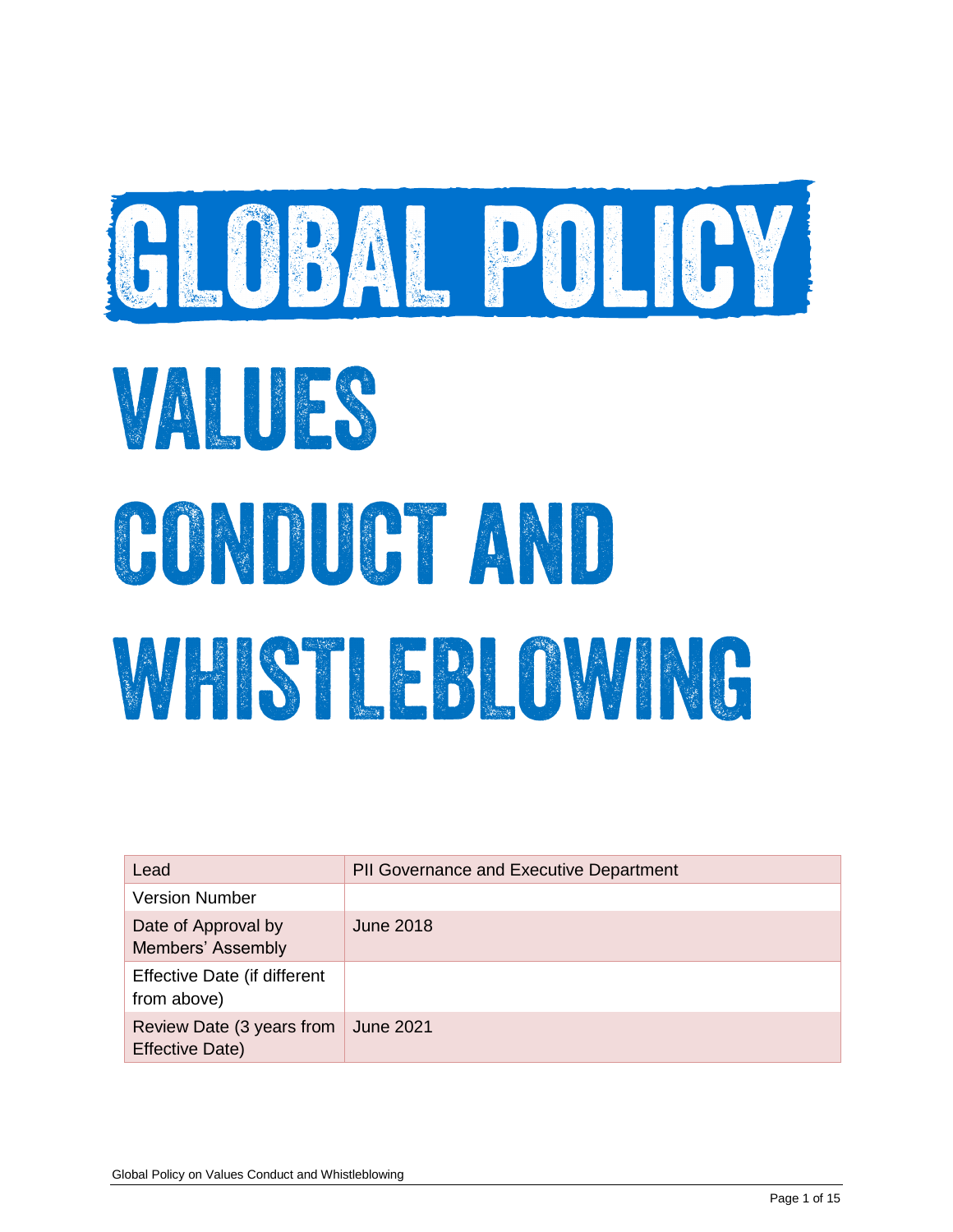# APPLICATION

As a Global Policy, this policy applies to:

- a. Plan International, Inc. ("PII"), including its headquarters in the United Kingdom (operating through its UK subsidiary, Plan Limited), and all of its country offices, regional offices, liaison offices, and any other offices, some of which operate as branches and some as subsidiaries;
- b. All National Organisations that have signed a Members' Agreement and License Agreement with PII; and
- c. All other entities that agree to be bound by the Global Policies.
- (together, "Plan International Entities", also referred to in this document as "we" or "us")

All of the entities that are bound by Global Policies, including PII, shall enact their own procedures regulations or other regulatory documents that enable compliance by its employees (and/or, when appropriate, contractors and other partners) with this Global Policy.

This Global Policy should be read and understood in conjunction with:

- a. relevant associated Policies, as may be amended from time to time, including but not limited to: Global Policy on Safeguarding Children and Young People; Global Policy on Anti-Fraud, Anti-Bribery and Corruption; Global Policy on Gender and Inclusion; and any entity-specific polices addressing harassment, bullying and discrimination, discipline and grievance issues; and
- b. local legislation (where possible), however should this Global Policy demand a higher standard of conduct than local laws then this Global Policy will prevail.

# PURPOSE

The purpose of this Global Policy is:

- 1. To articulate the common values and behaviours approved by the Members' Assembly and shared by all Plan International Entities;
- 2. To ensure that Staff and Volunteers treat each other and our beneficiaries with dignity and respect;
- 3. To ensure that all Plan International Entities provide a safe and inclusive workplace; and
- 4. To encourage Staff and Volunteers to report suspected wrongdoing or irregularities within Plan International Entities as soon as possible*.*

# **POLICY STATEMENT**

Our work is based on deeply held values and a clear purpose. We will ensure that our shared values and behaviours become embedded in our culture and the guiding principles behind all our decisionmaking.

We frequently work in complex and insecure environments, and in situations where we are in positions of power and trust (in relation to the children, young people and beneficiary communities we work with, with other organisations and one another). We must under no circumstances abuse this power and trust.

We must ensure that representatives of Plan International Entities conduct themselves in a manner which is consistent with their role and commitment to our values both during and outside of working hours (whether inside or outside of the office environment) in accordance with this Global Policy. We have zero tolerance for, and will act appropriately in response to, any conduct or behaviour contrary to this Global Policy.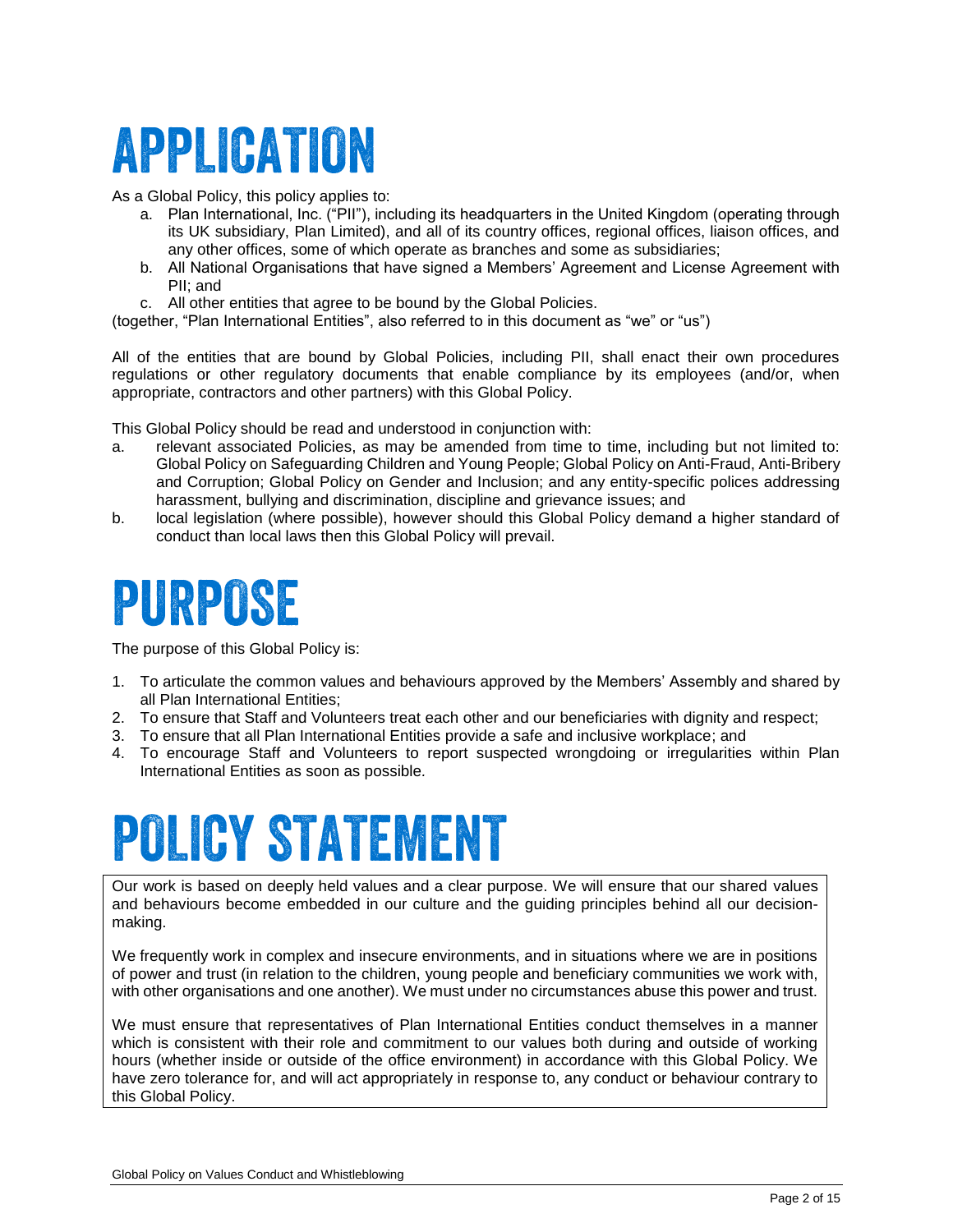We encourage full disclosure of suspected or alleged breaches of the expected standards of conduct and will protect those who make such disclosures from suffering any adverse consequences.

# **APPLICABLE REQUIREMENTS**

#### **1. Our Values and Behaviours**

Our shared values express the deepest-held beliefs of Plan International. They articulate our philosophy, desired culture and fundamental principles which should not to be compromised for financial gain or shortterm expediency.

Each Plan International Entity adopts the following values, with the definitions outlined in the table below, and the associated leadership and staff behaviours. This will not preclude National Organisations from adopting additional values and behaviours that they consider are relevant to them locally, provided these are not inconsistent with the Values and Behaviours below: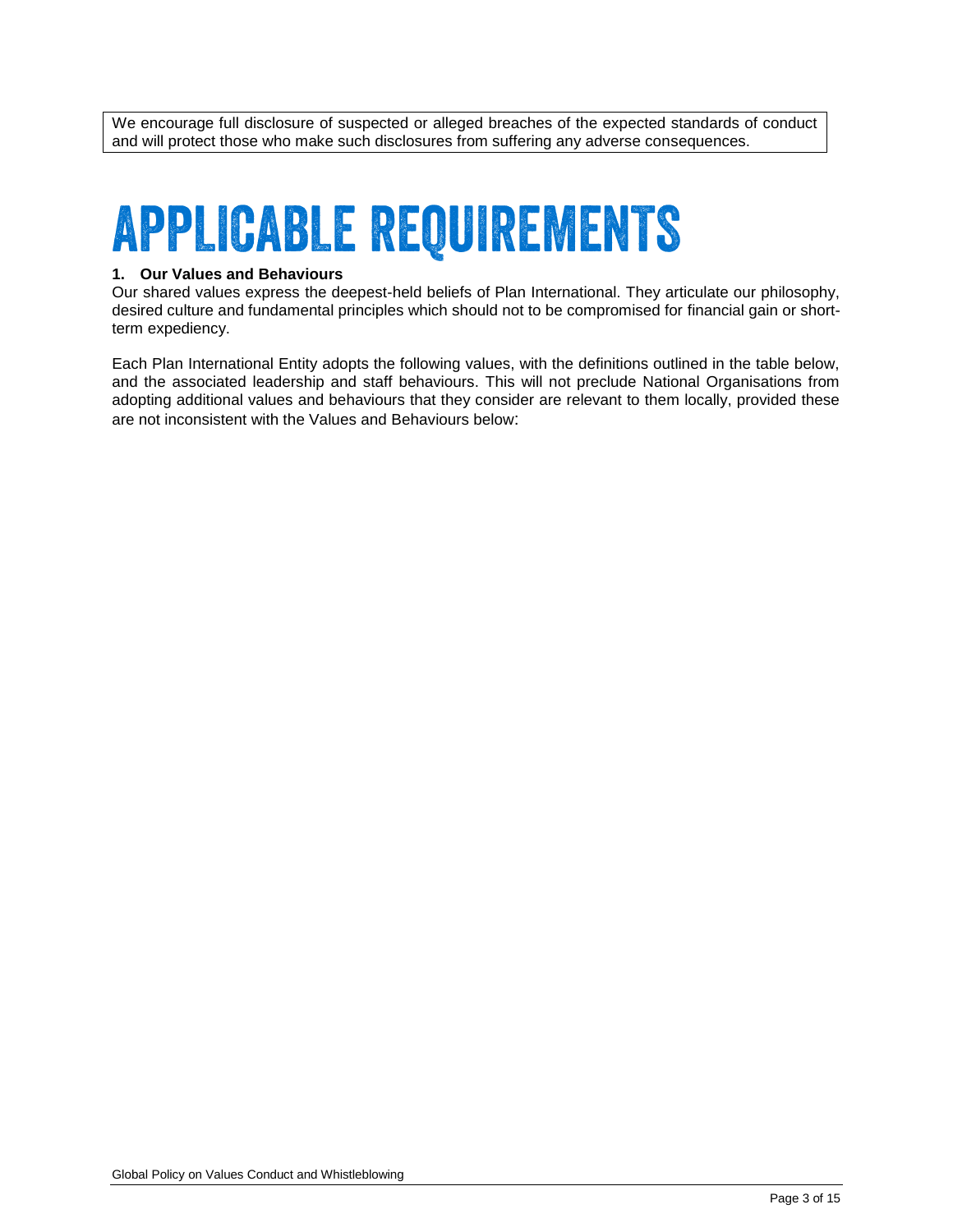| <b>VALUES</b>                          | We strive for lasting                                                                                                                                                                                                                                                                                                                                                                                                                                                                                                                                                                                      | We are open and                                                                                                                                                                                                                                                                                                                                                                                                                                                                                                                                            |                                                                                                                                                                                                                                                                                                                                                                                                                                                                                                                                                                                              | We are inclusive and                                                                                                                                                                                                                                                                                                                                                                                                                                                                                    |
|----------------------------------------|------------------------------------------------------------------------------------------------------------------------------------------------------------------------------------------------------------------------------------------------------------------------------------------------------------------------------------------------------------------------------------------------------------------------------------------------------------------------------------------------------------------------------------------------------------------------------------------------------------|------------------------------------------------------------------------------------------------------------------------------------------------------------------------------------------------------------------------------------------------------------------------------------------------------------------------------------------------------------------------------------------------------------------------------------------------------------------------------------------------------------------------------------------------------------|----------------------------------------------------------------------------------------------------------------------------------------------------------------------------------------------------------------------------------------------------------------------------------------------------------------------------------------------------------------------------------------------------------------------------------------------------------------------------------------------------------------------------------------------------------------------------------------------|---------------------------------------------------------------------------------------------------------------------------------------------------------------------------------------------------------------------------------------------------------------------------------------------------------------------------------------------------------------------------------------------------------------------------------------------------------------------------------------------------------|
|                                        | impact                                                                                                                                                                                                                                                                                                                                                                                                                                                                                                                                                                                                     | accountable                                                                                                                                                                                                                                                                                                                                                                                                                                                                                                                                                | We work well together                                                                                                                                                                                                                                                                                                                                                                                                                                                                                                                                                                        | empowering                                                                                                                                                                                                                                                                                                                                                                                                                                                                                              |
| <b>DEFINITIONS</b>                     | We strive to achieve<br>significant and lasting impact<br>on the lives of children and<br>young people, and to secure<br>equality for girls. We<br>challenge ourselves to be<br>bold, courageous,<br>responsive, focused and<br>innovative.                                                                                                                                                                                                                                                                                                                                                                | We create a climate of trust<br>inside and outside the<br>organisation by being open,<br>honest and transparent. We<br>hold ourselves and others to<br>account for the decisions we<br>make and for our impact on<br>others, while doing what we<br>say we will do.                                                                                                                                                                                                                                                                                        | We succeed by working effectively<br>with others, inside and outside the<br>organization, including our sponsors<br>and donors. We actively support our<br>colleagues, helping them to achieve<br>their goals. We come together to<br>create and implement solutions in our<br>teams, across Plan International, with<br>children, girls, young people,<br>communities and our partners.                                                                                                                                                                                                     | We respect all people,<br>appreciate differences and<br>challenge inequality in our<br>programmes and our workplace.<br>We support children, girls and<br>young people to increase their<br>confidence and to change their<br>own lives. We empower our staff<br>to give their best and develop<br>their potential.                                                                                                                                                                                     |
| <b>LEADERSHIP</b><br><b>BEHAVIOURS</b> | I articulate a clear purpose<br>$\blacksquare$<br>for staff and set high<br>expectations for our work<br>and its impact<br>I create a climate of<br>continuous improvement,<br>open to challenge and<br>new ideas<br>If ocus resources to drive<br>change in practice and<br>policy at local, national<br>and global levels, to<br>maximise our long-term<br>impact, responding quickly<br>to changing needs, new<br>priorities or crises<br>• I use evidence from inside<br>and outside the<br>organisation to understand<br>the root causes of issues,<br>inform decisions and<br>evaluate effectiveness | I practice and promote a<br>culture of openness and<br>transparency within my<br>team and beyond, including<br>with our sponsors and<br>donors<br>I hold myself and others<br>accountable to achieve the<br>highest standards of<br>integrity, especially in our<br>use of resources<br>I am accountable for<br>ensuring we are a safe<br>organisation for all children,<br>girls and young people<br>I am consistent and fair in<br>the way I treat other<br>people.<br>I expect myself and others<br>to be open about mistakes<br>and to learn from them | I seek constructive outcomes in<br>discussions. I challenge<br>assumptions but listen to others and<br>I am willing to compromise when it<br>is beneficial to progress<br>• I build constructive relationships<br>across Plan International to support<br>our shared goals to develop trusting<br>and 'win-win' relationships with<br>funders, partners and communities,<br>creating solutions together to meet<br>our goals and to support others in<br>achieving theirs<br>I engage and work with others<br>outside the organisation to build a<br>better world for girls and all children | I actively promote diversity,<br>gender equality and inclusion,<br>inside and outside of Plan<br>International.<br>I listen with humility to others<br>and support those I work with to<br>participate in decisions, to take<br>more responsibility and to<br>develop their potential<br>I encourage a climate that<br>empowers children and young<br>people as agents of change in<br>their own lives<br>I will not tolerate any form of<br>bullying, harassment or<br>discrimination in the workplace |
| <b>STAFF</b><br><b>BEHAVIOURS</b>      | I have the courage to<br>challenge the way we and<br>others work, to make sure<br>we all achieve the best<br>results<br>I take the initiative to find<br>new and better ways of<br>doing my work                                                                                                                                                                                                                                                                                                                                                                                                           | I hold myself and others<br>(inside and outside the<br>organisation) to account for<br>what we have agreed to do<br>and the impact of our<br>actions on others<br>I am open, honest and<br>transparent about my work                                                                                                                                                                                                                                                                                                                                       | I offer information, experience and<br>support to colleagues across Plan<br>International and others to help us<br>meet our shared goals<br>I abide by agreed codes of conduct<br>in my work with my team and others<br>I develop improvements and<br>solutions by working collaboratively<br>with colleagues and others                                                                                                                                                                                                                                                                     | I help to create an environment<br>where children, young people,<br>communities, partners and<br>colleagues are supported and<br>feel safe<br>I respect and pay attention to<br>each person's rights and needs<br>I listen to others with humility<br>and value their opinions, beliefs                                                                                                                                                                                                                 |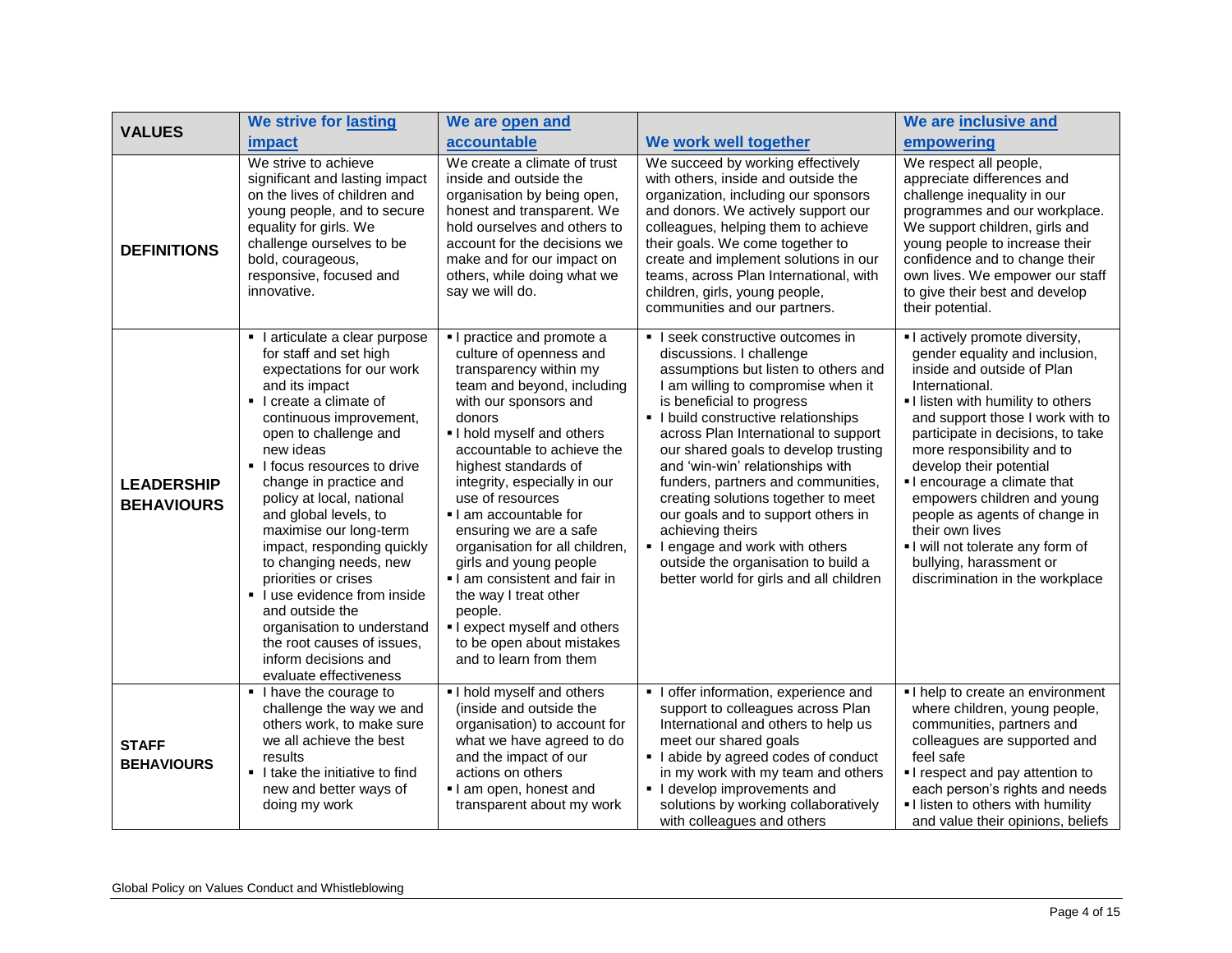| <b>VALUES</b> | We strive for lasting                                                                                                                                                                                                                                                                                                                                                                                                             | We are open and                                                                                                                                                                                                                                                                                                                    |                                                                                                                                                                                                                                                                                           | We are inclusive and                                                                                                                                                                                                                                                                                                                                                               |
|---------------|-----------------------------------------------------------------------------------------------------------------------------------------------------------------------------------------------------------------------------------------------------------------------------------------------------------------------------------------------------------------------------------------------------------------------------------|------------------------------------------------------------------------------------------------------------------------------------------------------------------------------------------------------------------------------------------------------------------------------------------------------------------------------------|-------------------------------------------------------------------------------------------------------------------------------------------------------------------------------------------------------------------------------------------------------------------------------------------|------------------------------------------------------------------------------------------------------------------------------------------------------------------------------------------------------------------------------------------------------------------------------------------------------------------------------------------------------------------------------------|
|               | <i>impact</i>                                                                                                                                                                                                                                                                                                                                                                                                                     | accountable                                                                                                                                                                                                                                                                                                                        | We work well together                                                                                                                                                                                                                                                                     | empowering                                                                                                                                                                                                                                                                                                                                                                         |
|               | I focus my effort where it<br>will make the best<br>contribution to Plan<br>International's purpose<br>and strategic goals<br>I am flexible and change<br>my ways of working when<br>needed<br>I seek and use information<br>on the efficiency and<br>effectiveness of my work<br>to improve my contribution<br>I persevere and<br>encourage others to<br>maintain a positive outlook<br>in the face of setbacks and<br>adversity | I am not afraid to admit<br>mistakes; I try to put them<br>right and do better next<br>time<br>I willingly share information<br>to support effective<br>decision making in my team<br>and beyond<br>I stand up and challenge<br>others when I see wrong<br>doing<br>I am honest in how I use<br>resources and do not waste<br>them | I help colleagues in my team and<br>others to tackle challenges and<br>celebrate successes<br>I ask for help when I need it,<br>seeking and listening to feedback<br>from others in order to learn and<br>improve<br>• I value contributions from<br>colleagues across Plan International | and perspectives, challenging<br>my own point of view<br>I confront and challenge both<br>direct and indirect forms of<br>discrimination, gender<br>inequality, bullying and<br>harassment<br>I encourage those I work with to<br>influence decisions and develop<br>themselves<br>• Where appropriate I involve<br>children and young people in<br>the decisions that affect them |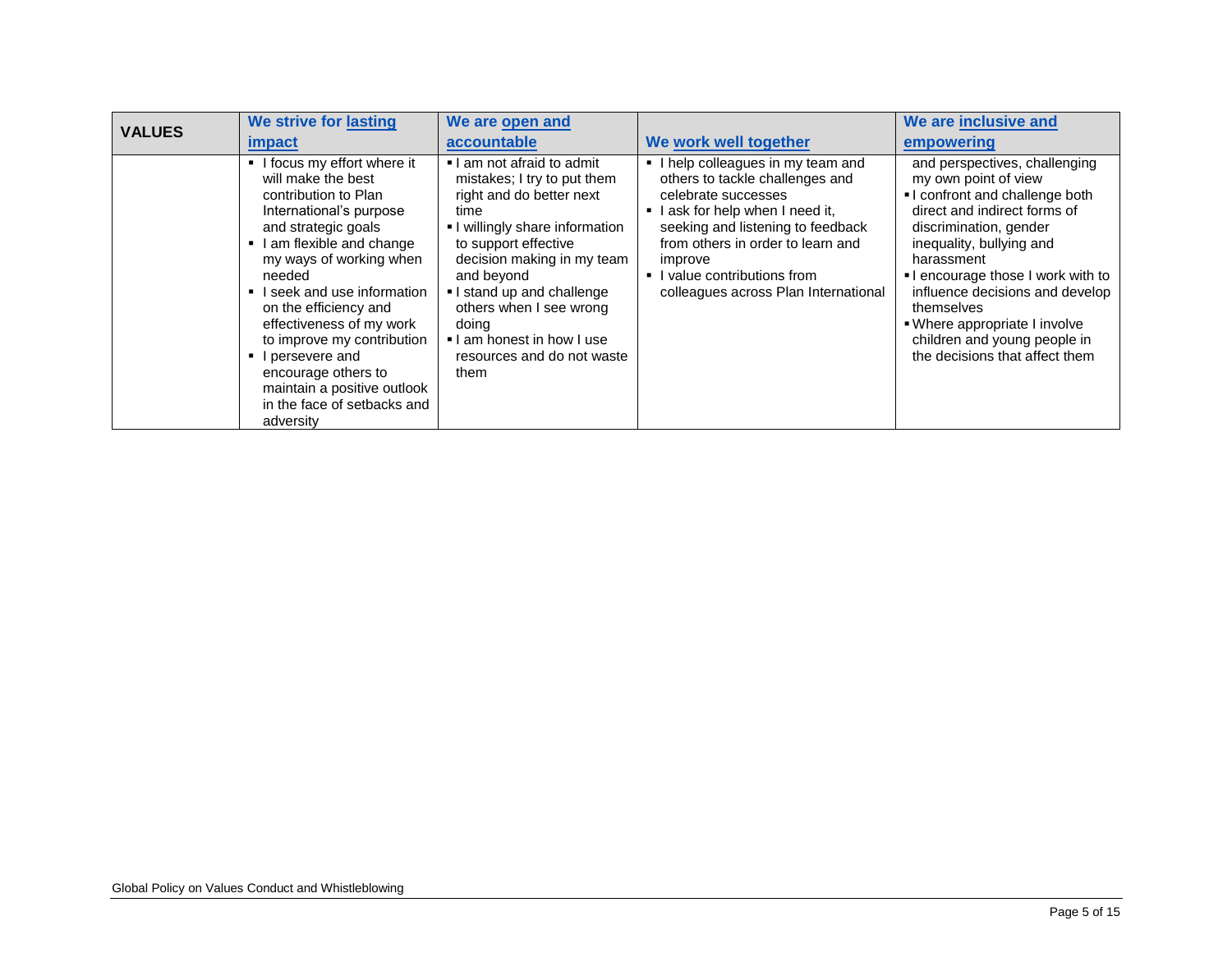### **2. Standards of Conduct**

Each Plan International Entity shall adopt the standards of conduct for its Staff reflected in the Code of Conduct in Appendix 1. National Organisations may adopt an entity-specific Code of Conduct that includes standards of behaviour that they consider to be locally relevant to them, provided that such entity-specific Code of Conduct establishes standards of conduct equivalent to, or higher than, the Code of Conduct in Appendix 1.

Each Plan International Entity shall ensure that Staff and Volunteers indicate their agreement to comply with the relevant standards of conduct by signing a copy of the applicable Code of Conduct. Plan International Entities shall, in their discretion, determine how the applicable Code of Conduct is embedded within their organisation including how often Staff and Volunteers are required to re-sign the Code as a reminder of its content.

#### **3. Whistleblowing**

Each Plan International Entity shall take appropriate measures to implement this Global Policy in order to encourage and enable Whistleblowers to report Whistleblowing Concerns as soon as possible in the knowledge that they are able to do so without fear of intimidation, harassment, retaliation, reprisals, discrimination, or adverse employment consequence because of such report.

All Plan International Entities shall establish appropriate Whistleblowing procedures, which shall provide, at a minimum:

- a. Guidance to Whistleblowers on how to report Whistleblowing Concerns, including reassurance that their confidentiality and, if desired, anonymity will be respected to the extent permitted by law;
- b. The prompt and proper investigation of all Whistleblowing Concerns to a consistent standard;
- c. A means for responses to recommendations made in Whistleblowing investigation reports;
- d. A system for reporting to the appropriate governing body details of Whistleblowing investigations affecting the relevant Plan International Entity, including provision of a summary report of all reported Whistleblowing Concerns to the PII Director of Global Assurance (reporting to the International Board) on a regular basis; and
- e. The retention of all records of reported Whistleblowing Concerns and Whistleblowing investigations on a strictly confidential basis for the required periods under the relevant entityspecific document retention policies.

# **ROLES AND RESPONSIBILITIES**

#### **1. All Staff and Volunteers shall:**

- a. Agree, by signing, to comply with either the Code of Conduct (Appendix 1) or an entity-specific code of conduct consistent with this Global Policy.
- b. Report any Whistleblowing Concerns they may have in accordance with the relevant entity-specific procedure.
- c. Assist in any investigations of Whistleblowing Concerns in accordance with the relevant entityspecific procedure by making available all relevant information and by cooperating in interviews.

#### **2. Managers shall ensure that:**

a. This Global Policy is fully embedded within their areas of responsibility to create an environment in which our Values and Behaviours form the basis of all our actions.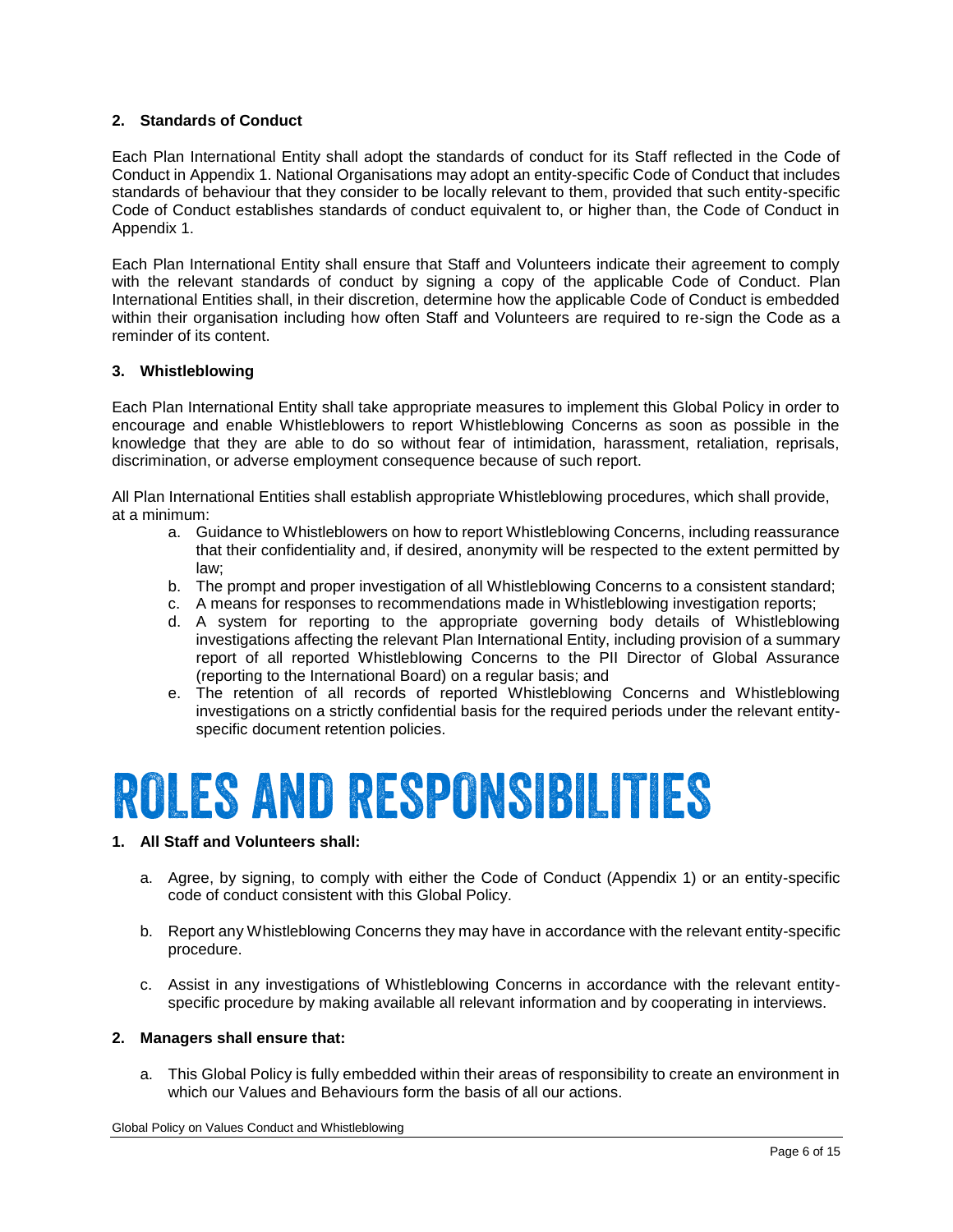- b. They support systems that make clear the type of conduct that is encouraged and the conduct that will never be acceptable in accordance with the Code of Conduct in Appendix 1 or equivalent, for which they will implement appropriate sanctions.
- c. Children, young people and communities with which we engage, work or are in contact are made aware of the provisions of this Global Policy to ensure they have the confidence and ability to report any suspected breaches of their standards of conduct.
- d. Staff and Volunteers are aware of the protections available in respect of disclosures of Whistleblowing Concerns made in accordance with this Global Policy.

#### **3. Directors shall ensure that:**

- a. The relevant Plan International Entity has in place local policies and procedures that are consistent with this Global Policy and aid its implementation.
- b. Staff and Volunteers are made explicitly aware of this Global Policy and their responsibilities hereunder, including by direct distribution, access on shared intranet systems, visibility in conspicuous office locations, and through training and as part of the induction process.
- c. The relevant Plan International Entity monitors its compliance with this Global Policy.
- **4. The PII Director of Global Assurance shall** provide a summary of reported Whistleblowing Concerns to the International Board on a regular basis.

# **TERMS AND DEFINITIONS**

When used in this document:

"Director" is an Executive Director of PII or a National Director, Country Director or Regional Director and Sub-Regional Director.

"Manager" refers to a Staff member who has responsibility for line managing or supervising the work of Staff or Volunteers.

"Staff" refers to individuals whose relationship with a Plan International Entity is governed by an employment contract.

"Volunteer" refers to non-paid individuals who have committed to work with or support a Plan International Entity, or who are otherwise affiliated with a Plan International Entity such that they could objectively be seen as a representative of the organisation. It includes, among others, board members, volunteers (including community volunteers), and interns.

"Whistleblowing" is the disclosure of information which relates to potential or suspected unethical and/or illegal conduct or activity, irregularities, wrongdoing or dangers at work. This may include (but is not limited to):

- a. Breach of our internal policies and procedures, including (but not limited to):
	- i. this Global Policy;
	- ii. the Global Policy on Anti-Fraud, Anti-Bribery and Corruption;
	- iii. the Global Policy on Safeguarding Children and Young People;
	- iv. the Global Policy on Gender and Inclusion; and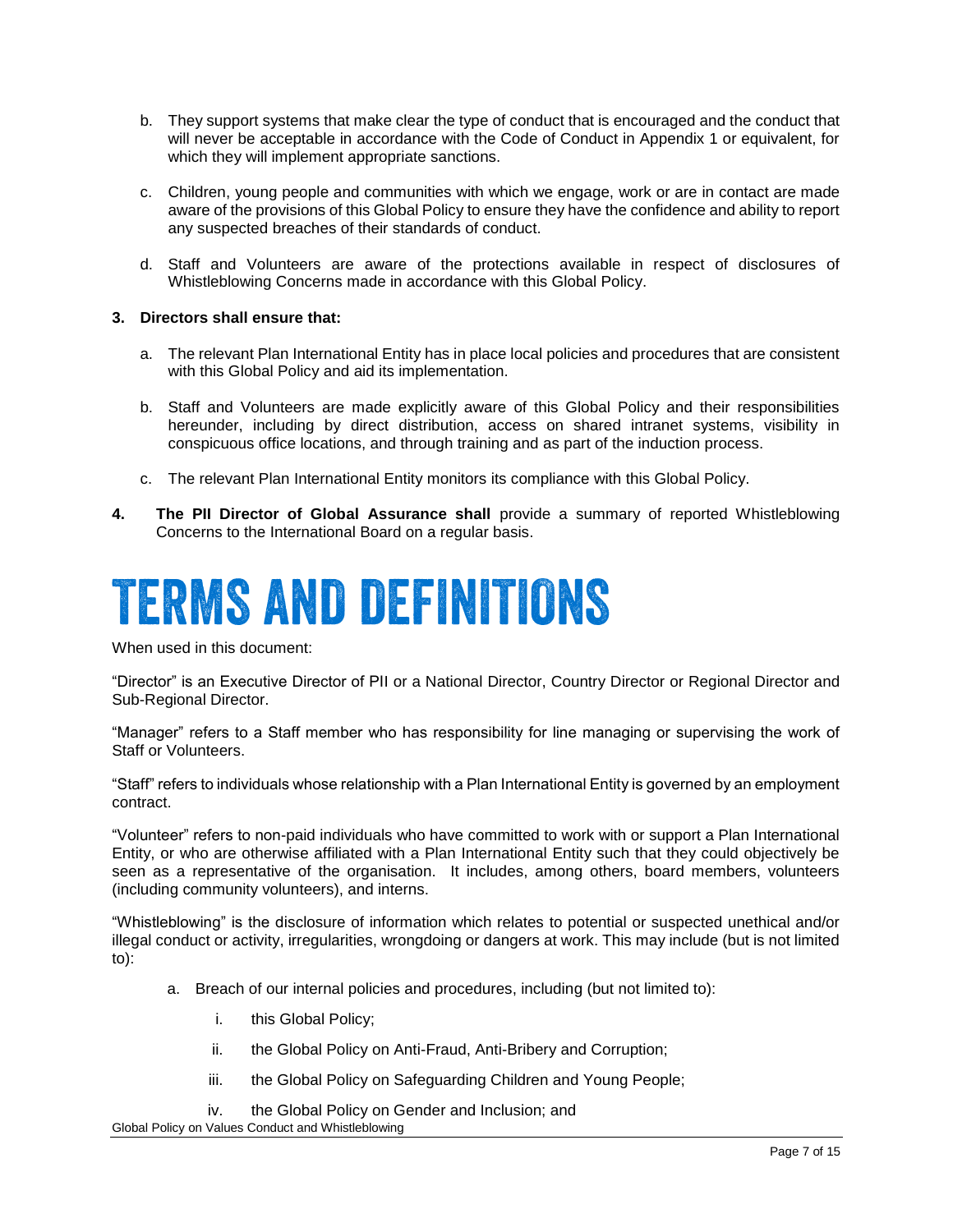- v. Entity-specific policies addressing harassment, bullying and discrimination;
- b. Criminal offences or breach of civil law or regulations;
- c. Endangerment of the health or safety of any person;
- d. Conduct likely to damage the reputation or financial well-being of any Plan International Entity;
- e. The deliberate concealment of any of the above.

A "Whistleblower" is a person who raises a genuine concern relating to any of the above (each a "Whistleblowing Concern") that they reasonably believe to be true.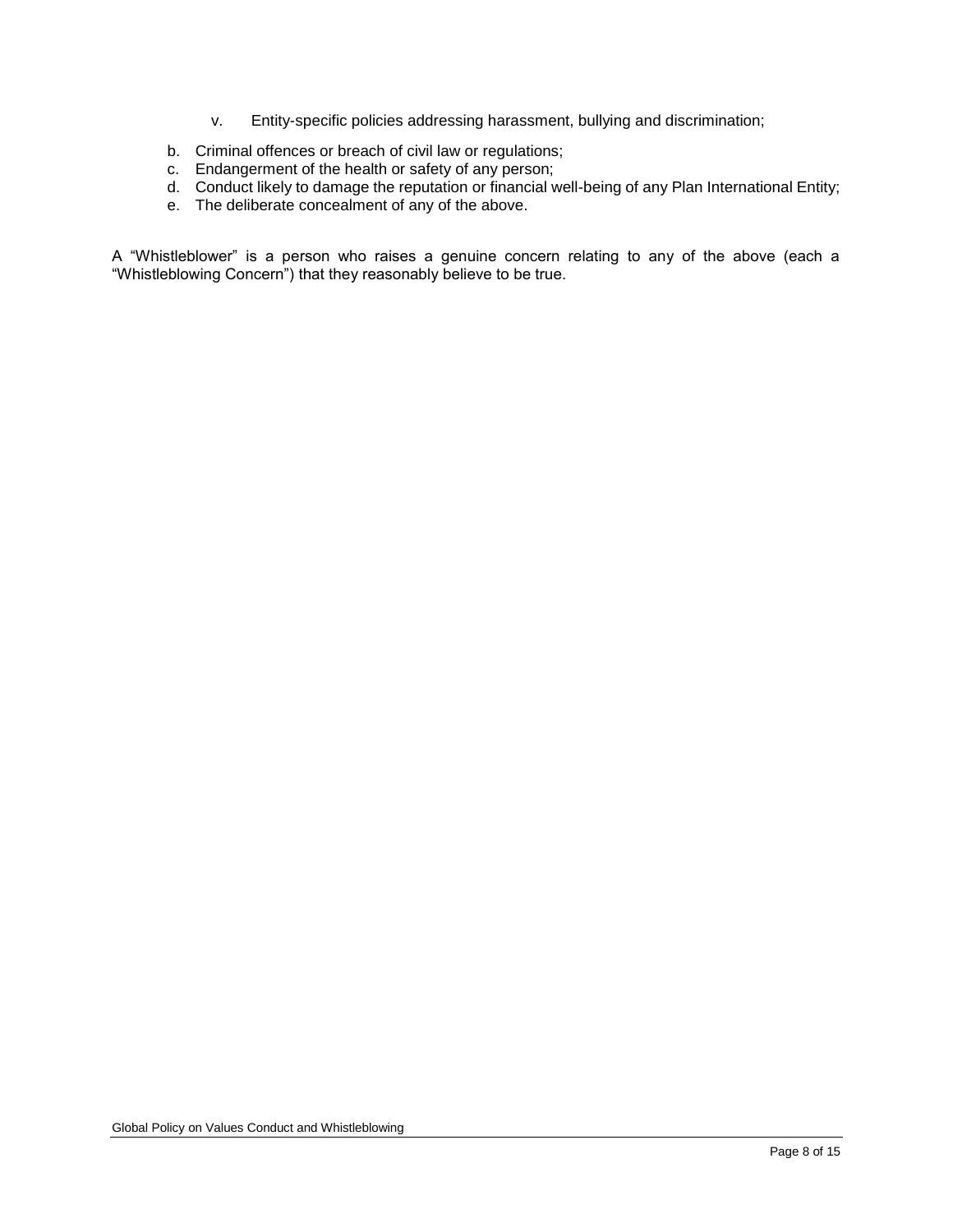# **APPENDIX 1 CODE OF CONDUCT**

1. I will conduct myself in line with the following Values and Behaviours as appropriate to my role:

| <b>VALUES</b>                          | We strive for lasting                                                                                                                                                                                                                                                                                                                                                                                                                                                                                                                                                                  | We are open and                                                                                                                                                                                                                                                                                                                                                                                                                                                                                                                                              |                                                                                                                                                                                                                                                                                                                                                                                                                                                                                                                                                                                            | We are inclusive and                                                                                                                                                                                                                                                                                                                                                                                                                                                                                    |
|----------------------------------------|----------------------------------------------------------------------------------------------------------------------------------------------------------------------------------------------------------------------------------------------------------------------------------------------------------------------------------------------------------------------------------------------------------------------------------------------------------------------------------------------------------------------------------------------------------------------------------------|--------------------------------------------------------------------------------------------------------------------------------------------------------------------------------------------------------------------------------------------------------------------------------------------------------------------------------------------------------------------------------------------------------------------------------------------------------------------------------------------------------------------------------------------------------------|--------------------------------------------------------------------------------------------------------------------------------------------------------------------------------------------------------------------------------------------------------------------------------------------------------------------------------------------------------------------------------------------------------------------------------------------------------------------------------------------------------------------------------------------------------------------------------------------|---------------------------------------------------------------------------------------------------------------------------------------------------------------------------------------------------------------------------------------------------------------------------------------------------------------------------------------------------------------------------------------------------------------------------------------------------------------------------------------------------------|
|                                        | impact                                                                                                                                                                                                                                                                                                                                                                                                                                                                                                                                                                                 | accountable                                                                                                                                                                                                                                                                                                                                                                                                                                                                                                                                                  | We work well together                                                                                                                                                                                                                                                                                                                                                                                                                                                                                                                                                                      | empowering                                                                                                                                                                                                                                                                                                                                                                                                                                                                                              |
| <b>DEFINITIONS</b>                     | We strive to achieve<br>significant and lasting impact<br>on the lives of children and<br>young people, and to secure<br>equality for girls. We<br>challenge ourselves to be<br>bold, courageous,<br>responsive, focused and<br>innovative.                                                                                                                                                                                                                                                                                                                                            | We create a climate of trust<br>inside and outside the<br>organisation by being open,<br>honest and transparent. We<br>hold ourselves and others to<br>account for the decisions we<br>make and for our impact on<br>others, while doing what we<br>say we will do.                                                                                                                                                                                                                                                                                          | We succeed by working effectively<br>with others, inside and outside the<br>organization, including our sponsors<br>and donors. We actively support our<br>colleagues, helping them to achieve<br>their goals. We come together to<br>create and implement solutions in our<br>teams, across Plan International, with<br>children, girls, young people,<br>communities and our partners.                                                                                                                                                                                                   | We respect all people,<br>appreciate differences and<br>challenge inequality in our<br>programmes and our workplace.<br>We support children, girls and<br>young people to increase their<br>confidence and to change their<br>own lives. We empower our staff<br>to give their best and develop<br>their potential.                                                                                                                                                                                     |
| <b>LEADERSHIP</b><br><b>BEHAVIOURS</b> | I articulate a clear purpose<br>for staff and set high<br>expectations for our work<br>and its impact<br>I create a climate of<br>continuous improvement,<br>open to challenge and<br>new ideas<br>I focus resources to drive<br>change in practice and<br>policy at local, national<br>and global levels, to<br>maximise our long-term<br>impact, responding quickly<br>to changing needs, new<br>priorities or crises<br>I use evidence from inside<br>and outside the<br>organisation to understand<br>the root causes of issues.<br>inform decisions and<br>evaluate effectiveness | I practice and promote a<br>culture of openness and<br>transparency within my<br>team and beyond, including<br>with our sponsors and<br>donors<br>I hold myself and others<br>accountable to achieve the<br>highest standards of<br>integrity, especially in our<br>use of resources<br>. I am accountable for<br>ensuring we are a safe<br>organisation for all children,<br>girls and young people<br>I am consistent and fair in<br>the way I treat other<br>people.<br>I expect myself and others<br>to be open about mistakes<br>and to learn from them | I seek constructive outcomes in<br>discussions. I challenge<br>assumptions but listen to others and<br>I am willing to compromise when it<br>is beneficial to progress<br>• I build constructive relationships<br>across Plan International to support<br>our shared goals, develop trusting<br>and 'win-win' relationships with<br>funders, partners and communities,<br>creating solutions together to meet<br>our goals and to support others in<br>achieving theirs<br>I engage and work with others<br>outside the organisation to build a<br>better world for girls and all children | I actively promote diversity,<br>gender equality and inclusion,<br>inside and outside of Plan<br>International.<br>I listen with humility to others<br>and support those I work with to<br>participate in decisions, to take<br>more responsibility and to<br>develop their potential<br>I encourage a climate that<br>empowers children and young<br>people as agents of change in<br>their own lives<br>I will not tolerate any form of<br>bullying, harassment or<br>discrimination in the workplace |

Global Policy on Values Conduct and Whistleblowing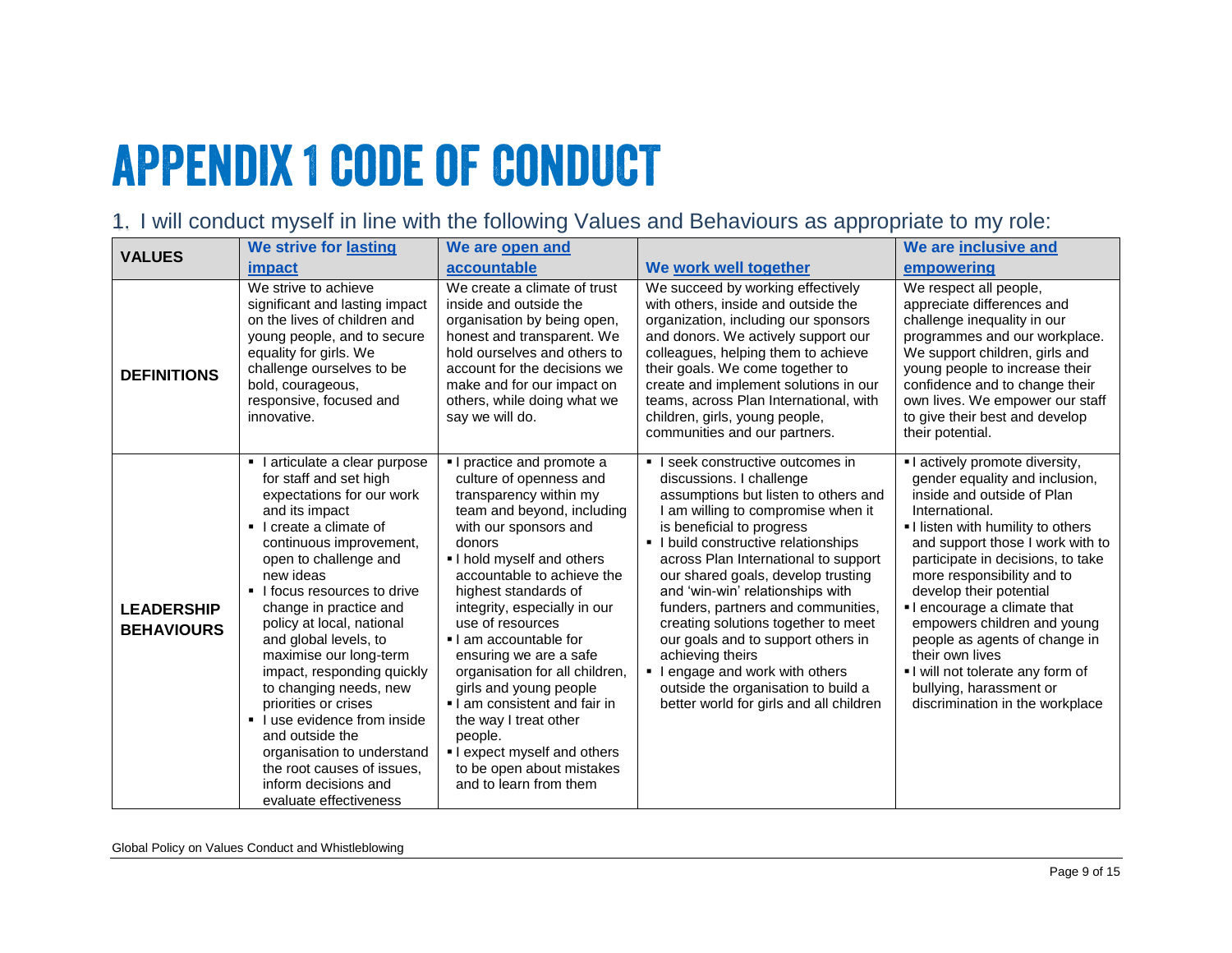| <b>VALUES</b>                     | We strive for lasting                                                                                                                                                                                                                                                                                                                                                                                                                                                                                                                                                                                                                 | We are open and                                                                                                                                                                                                                                                                                                                                                                                                                                                                                                                                            |                                                                                                                                                                                                                                                                                                                                                                                                                                                                                                                                                                                                                       | We are inclusive and                                                                                                                                                                                                                                                                                                                                                                                                                                                                                                                                                                                                                                                          |
|-----------------------------------|---------------------------------------------------------------------------------------------------------------------------------------------------------------------------------------------------------------------------------------------------------------------------------------------------------------------------------------------------------------------------------------------------------------------------------------------------------------------------------------------------------------------------------------------------------------------------------------------------------------------------------------|------------------------------------------------------------------------------------------------------------------------------------------------------------------------------------------------------------------------------------------------------------------------------------------------------------------------------------------------------------------------------------------------------------------------------------------------------------------------------------------------------------------------------------------------------------|-----------------------------------------------------------------------------------------------------------------------------------------------------------------------------------------------------------------------------------------------------------------------------------------------------------------------------------------------------------------------------------------------------------------------------------------------------------------------------------------------------------------------------------------------------------------------------------------------------------------------|-------------------------------------------------------------------------------------------------------------------------------------------------------------------------------------------------------------------------------------------------------------------------------------------------------------------------------------------------------------------------------------------------------------------------------------------------------------------------------------------------------------------------------------------------------------------------------------------------------------------------------------------------------------------------------|
|                                   | impact                                                                                                                                                                                                                                                                                                                                                                                                                                                                                                                                                                                                                                | accountable                                                                                                                                                                                                                                                                                                                                                                                                                                                                                                                                                | We work well together                                                                                                                                                                                                                                                                                                                                                                                                                                                                                                                                                                                                 | empowering                                                                                                                                                                                                                                                                                                                                                                                                                                                                                                                                                                                                                                                                    |
| <b>STAFF</b><br><b>BEHAVIOURS</b> | I have the courage to<br>challenge the way we and<br>others work, to make sure<br>we all achieve the best<br>results<br>I take the initiative to find<br>new and better ways of<br>doing my work<br>I focus my effort where it<br>will make the best<br>contribution to Plan<br>International's purpose<br>and strategic goals<br>I am flexible and change<br>my ways of working when<br>needed<br>I seek and use information<br>on the efficiency and<br>effectiveness of my work<br>to improve my contribution<br>I persevere and<br>encourage others to<br>maintain a positive outlook<br>in the face of setbacks and<br>adversity | I hold myself and others<br>(inside and outside the<br>organisation) to account for<br>what we have agreed to do<br>and the impact of our<br>actions on others<br>I am open, honest and<br>transparent about my work<br>I am not afraid to admit<br>mistakes; I try to put them<br>right and do better next<br>time<br>I willingly share information<br>to support effective<br>decision making in my team<br>and beyond<br>I stand up and challenge<br>others when I see wrong<br>doing<br>I am honest in how I use<br>resources and do not waste<br>them | I offer information, experience and<br>support to colleagues across Plan<br>International and others to help us<br>meet our shared goals<br>I abide by agreed codes of conduct<br>in my work with my team and others<br>I develop improvements and<br>solutions by working collaboratively<br>with colleagues and others<br>I help colleagues in my team and<br>others to tackle challenges and<br>celebrate successes<br>I ask for help when I need it,<br>seeking and listening to feedback<br>from others in order to learn and<br>improve<br>• I value contributions from<br>colleagues across Plan International | I help to create an environment<br>where children, young people,<br>communities, partners and<br>colleagues are supported and<br>feel safe<br>I respect and pay attention to<br>each person's rights and needs<br>I listen to others with humility<br>and value their opinions, beliefs<br>and perspectives, challenging<br>my own point of view<br>I confront and challenge both<br>direct and indirect forms of<br>discrimination, gender<br>inequality, bullying and<br>harassment<br>I encourage those I work with to<br>influence decisions and develop<br>themselves<br>. Where appropriate I involve<br>children and young people in<br>the decisions that affect them |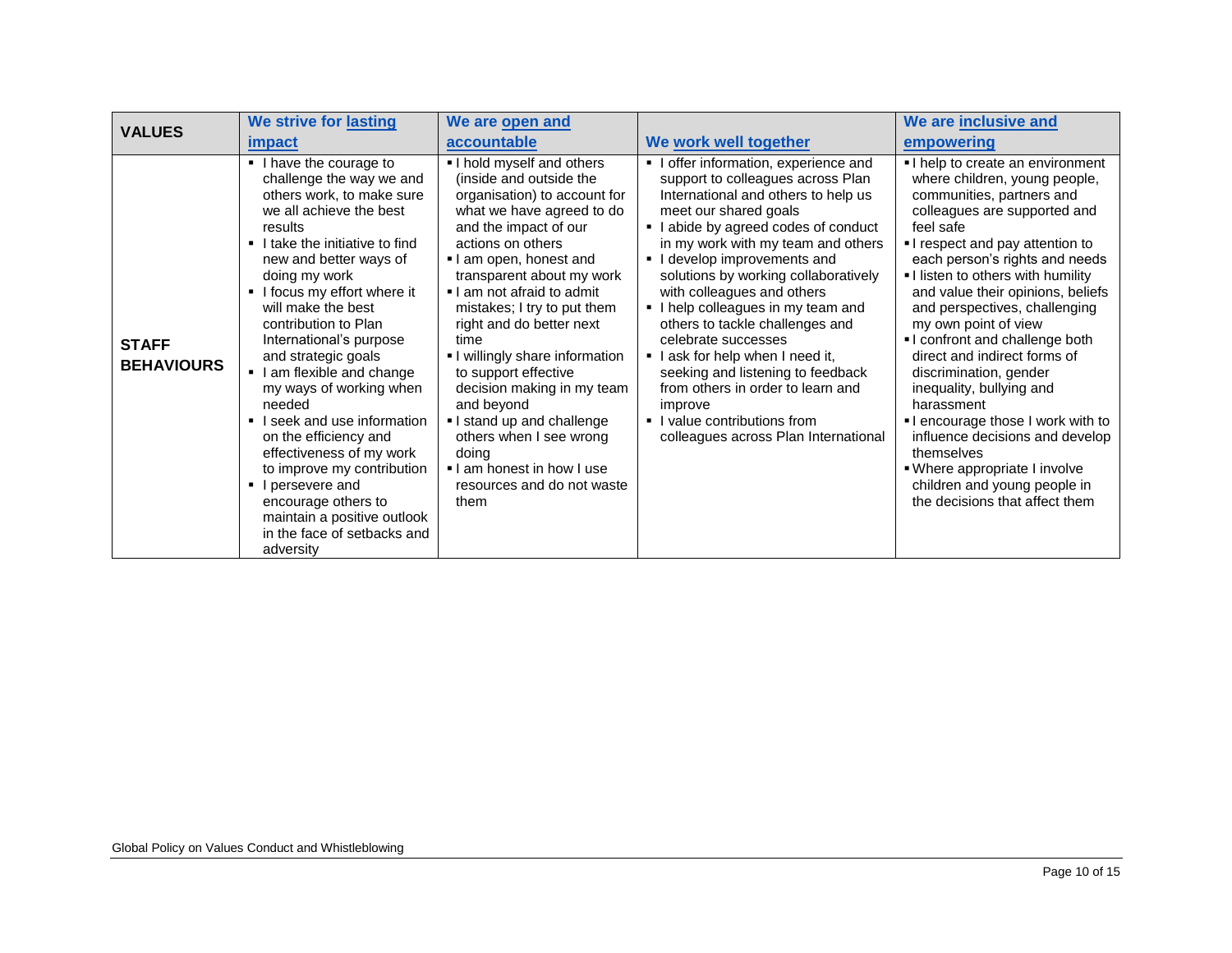# 2. I will respect others:

I will:

- a. Respect the rights of all people without discrimination.
- b. Always act fairly and honestly and will treat people with dignity and respect.
- c. Be aware of what constitutes harassment, bullying and discrimination and the damage it can do to individuals and to Plan International, and comply with all applicable policies and standards that contribute to building a workplace environment free from harassment, bullying and discrimination.

I will not:

d. Take part in any form of discrimination, harassment, or abuse (physical, sexual or verbal), intimidation or exploitation, or in any other way infringe the rights of others.

### 3. I will work actively to safeguard the rights of children and young people: I will:

a. Adhere to the Global Policy on Safeguarding Children and Young People including the Safeguarding Code of Conduct, which can be found at Annex A to this Code.

# 4. I will maintain high standards of personal and professional conduct while working for [*insert Plan International Entity*]:

I will:

- a. Ensure that my behaviour does not jeopardise our political and religious neutrality.
- b. Be open and honest in dealings with Plan International, its beneficiaries and their communities, and Plan International's partners, donors and other associates.
- c. Declare any serious criminal convictions (punishable by custodial sentence or more serious penalty) against me.
- d. Adhere to any professional code of conduct applicable to my role and profession.
- e. Make proper use of Plan International's resources and take all reasonable steps to protect them from theft, fraud or other damage.
- f. Seek to ensure that my conduct does not bring Plan International into disrepute.

I will not:

-

- g. Pursue personal or family gain or advantage in my dealings with or on behalf of Plan International.
- h. Accept bribes, significant gifts,<sup>1</sup> favours of financial value or other services offered as a result of my employment with [*insert Plan International Entity*]or in respect of our help, goods, or services of any kind.
- i. Enter into any business relationship on behalf of Plan International without authorization from my line manager and/or any relevant procurement policy.
- j. Behave in a way which creates unnecessary risk to my security or the security of others.
- k. Use any substances (alcohol or otherwise) in a way that adversely affects my ability to do my job or affects Plan International's reputation.
- l. Possess or profit from the sale of illegal goods or substances.
- m. Use Plan International's computer equipment, mobile phones, video and digital cameras or other equipment to view, download, create or distribute inappropriate

<sup>&</sup>lt;sup>1</sup> Significant gifts do not include small tokens of appreciation. You should notify your line manager if you are offered or receive gifts of any kind.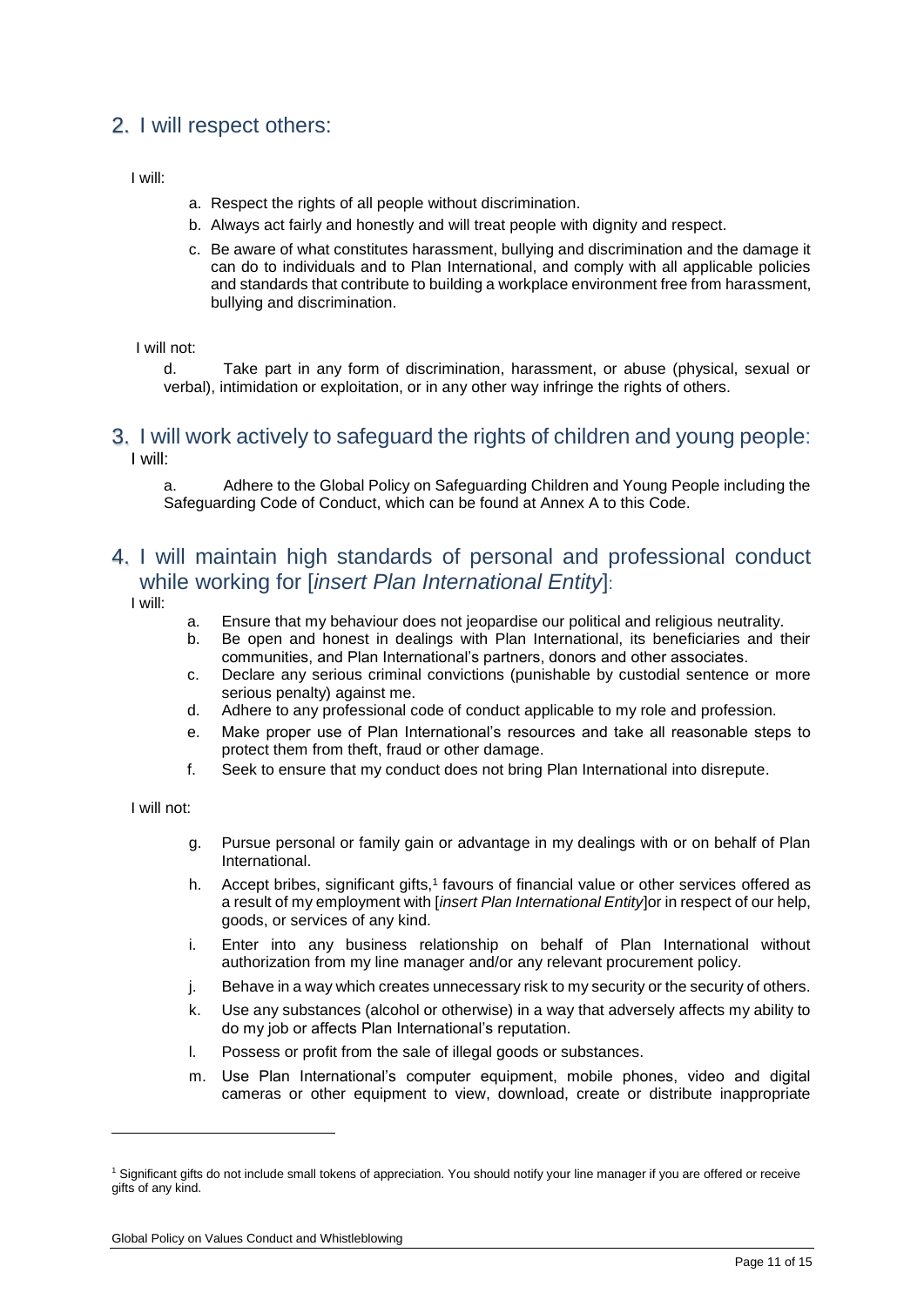material, including but not limited to material which is pornographic, defamatory, abusive, sexist, racist or otherwise exploitative.

- n. Exchange money, employment, goods or services for sex, including sexual favours or any other forms of humiliating, degrading, or exploitative behaviour.
- o. Release any private or confidential information relating to Plan International or its Staff, Volunteers or beneficiaries to others unless it is a requirement of my job or I am legally required to do so.

## 5. I will report any concern or incident relating to this Code of Conduct where I develop concerns or suspicions regarding breaches of this Code.

I will:

- a. Report any matter which appears to breach the standards contained in the Code of Conduct or associated Policies that I witness or I am made aware of to the appropriate management or other party, using the relevant procedures within my office.
- b. Support any investigation into suspected, alleged or known breaches of this Code or Plan International's associated Policies, including as a witness.

I will not:

- c. Withhold any relevant information.
- d. Undertake any action on my own that is not in line with local policies and procedures and/or, without guidance from relevant focal points and managers.

### 6. Implementation and Monitoring

The Chief Executive Officer of PII / National Director (depending on location) is responsible for ensuring the implementation and monitoring of this Code of Conduct.

Failure to adhere to this Code of Conduct and the standards of behaviour it promotes and requires could result in disciplinary action (including, potentially, your dismissal or termination of all relations with any Plan International Entity including contractual and partnership agreements). In some cases the matter may be so serious that PIan International may choose (and in some cases be obliged) to report to any relevant professional government or law enforcement authorities which may decide to launch a criminal prosecution.

#### [*Insert Plan International Entity*] will:

- Take all concerns and reports seriously at all levels.
- •Investigate and act on reports immediately.
- Take appropriate legal or other action against anyone making a false and/or malicious accusation.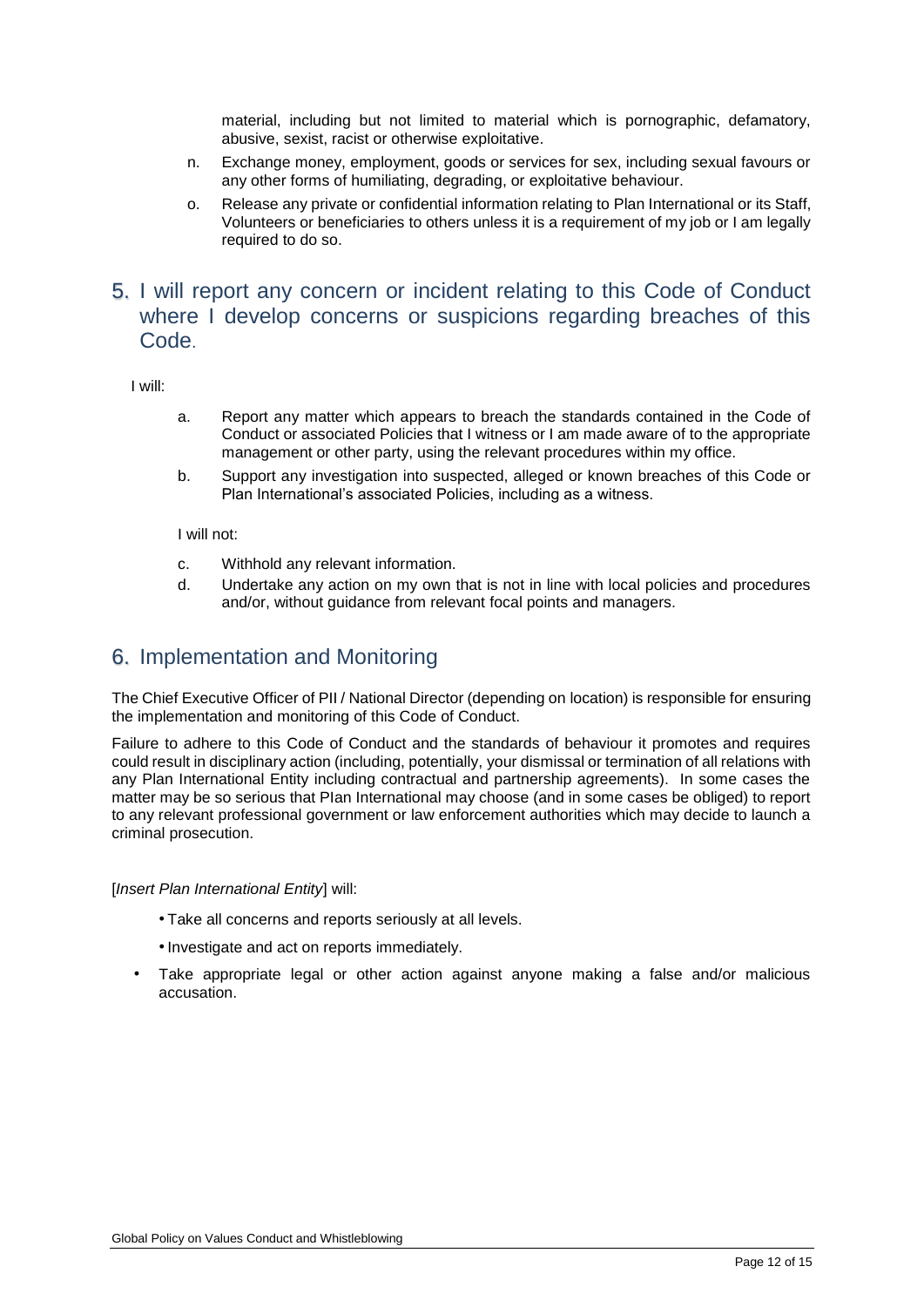# **ANNEX A: SAFEGUARDING CHILDREN AND YOUNG PEOPLE CODE OF CONDUCT**

*Plan International is committed to creating a safe environment for children and young people. All staff have a duty to uphold the principles of the Global Policy on Safeguarding Children and Young People and commit to maintaining an environment that prevents violence against children and young people. Further to this sexual exploitation and abuse by staff (including those that work in our humanitarian response) constitutes acts of gross misconduct is therefore grounds for termination of employment.* 

#### **As such, I agree that I will:**

- a. Adhere to the Global Policy on Safeguarding Children and Young People and be open and honest in my dealings with children and young people, their families, and communities participating in programmes, projects, processes, events, and activities.
- b. Treat children and young people in a manner which is respectful of their rights, integrity, and dignity and considers their best interests regardless of age, sex, gender, gender identity, sexual orientation, nationality, ethnic origin, colour, race, language, religious or political beliefs, marital status, disability, physical or mental health, family, socio-economic or cultural background, class, or any history of conflict with the law.
- c. Comply with all relevant international standards and local legislation in relation to child labour, and refrain from using children and young people aged below 18 years for domestic or other labour, if such work is inappropriate, exploitative or harmful given their age or developmental capacity, which interferes with their time available for education and recreational activities, or which places them at significant risk of injury, exploitation, or violence. In addition, I understand that I must not use children and young people of any age that we work with for domestic or other labour.
- d. Contribute to building an environment where children and young people we engage with are:
	- i. respected and empowered to participate in and discuss decision making and interventions into their safeguarding in accordance with their age, maturity and evolving capacities; and
	- ii. well informed on their safeguarding and protection rights and what to do if they have a concern.
- e. Create and maintain an environment which prevents the abuse and exploitation of children and young people ensuring that I am aware of potential risks with regards to my conduct and work, and take appropriate action so as to minimise risks to children and young people.
- f. Respect the privacy and confidentiality of children and young people associated with Plan International. This means I will:
	- Never ask for or accept personal contact details or invitations to share personal contact details (this includes email, phone numbers, social media contacts, address, webcam, skype, etc.) from any child or family associated or formerly associated<sup>2</sup> with our work or share my own personal contact details with such individuals except where this has been explicitly authorised by Plan International and/or for Plan International business purposes.<sup>3</sup>
	- Never disclose, or support the disclosure of, information that identifies sponsored families or children, through any medium, unless that disclosure is in accordance with standard Plan International policies and procedures and/or has the explicit consent of Plan International.<sup>4</sup>Media include paper, photographs, and social media.

-

<sup>&</sup>lt;sup>2</sup> Where the child is a sponsored child requests for continued communication upon 'graduation' of the sponsorship (when the sponsored child reaches 18 years) must comply with Plan International's Sponsorship guidelines on the same.

 $3$  Plan International will seek informed consent as appropriate from the child or young person.

<sup>4</sup> Plan International will seek informed consent as appropriate from the child or young person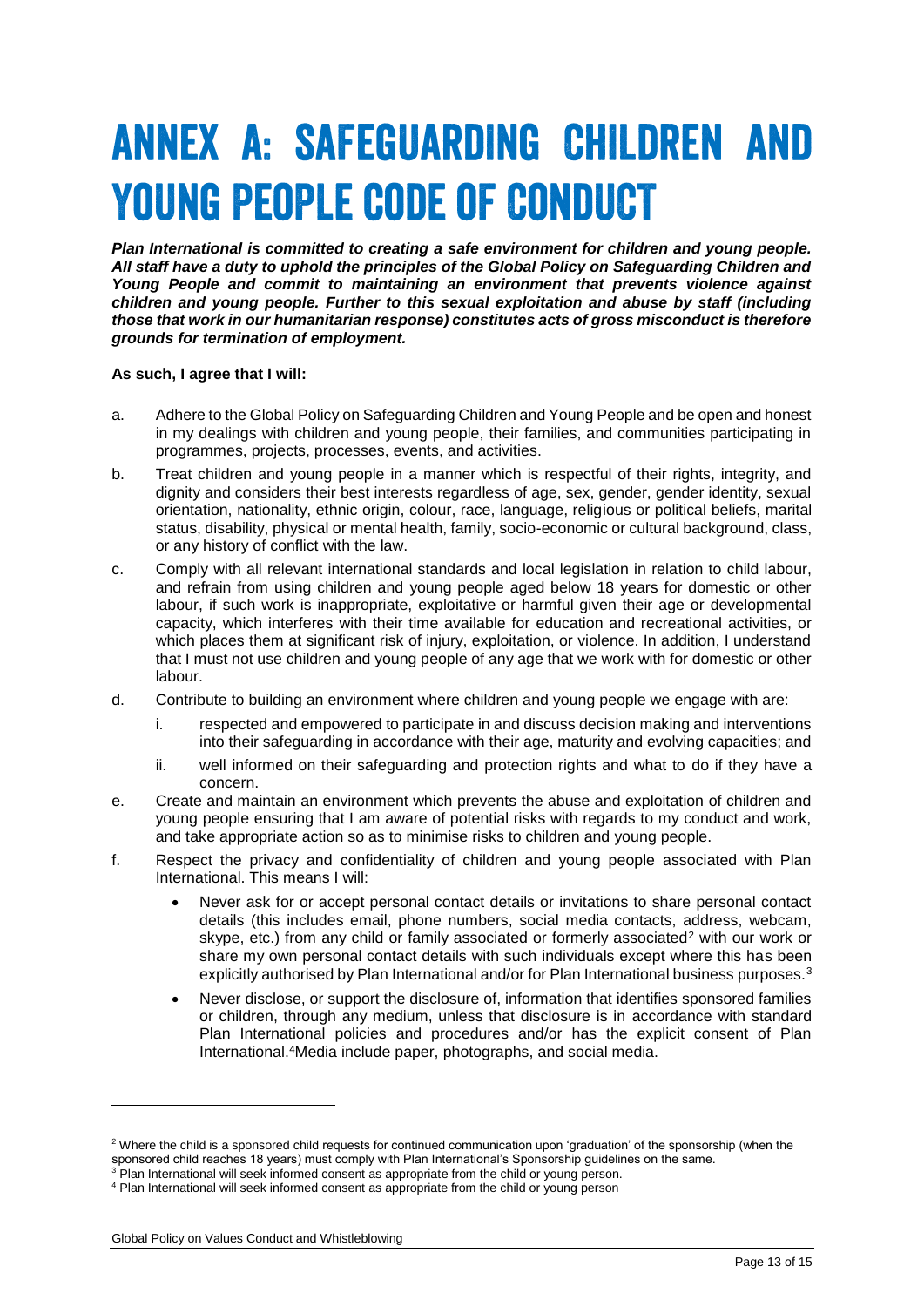- Never make any contact with a child, young person, or family members associated with Plan International's work that is not supervised by a (or another) member of Plan International Staff. Such contact may include but is not limited to visits and any form of communication via social media, emails, and letters.
- Always ensure that when on an official or work visit with Plan International and I wish to take pictures of children and young people associated with the organisation, for personal use, I will:
	- $\circ$  Always consult first with the local Plan International office so as to make sure that it is ok to take pictures in the local context and that the intended use of the pictures does not conflict with Plan International's policies.
	- $\circ$  Ask permission of the child or young person (or in the case of young children, their parent or guardian) informing them of the specific purpose(s) and intended use (including how and where) and respect their decision to say no making it clear that there will be absolutely no negative repercussions from denying such consent.
	- o Ensure the images are respectful and do not impact negatively on their dignity and privacy.
	- $\circ$  Ensure that the use of the images does not put the child or young person at risk of being identified or located.
	- o Never upload the images of children and young people associated with Plan International to non-Plan International social media pages without the full and explicit consent of Plan International<sup>5</sup>.
- g. Report and respond to any concerns, suspicions, incidents or allegations of actual or potential abuse to a child or young person in accordance with applicable procedures of the engaging office.
- h. Cooperate fully and confidentially in any Plan International investigation of concerns or allegations of abuse to children and young people.
- i. Immediately disclose all charges, convictions, and other outcomes of an offence, which occurred before or occurs during association with Plan International that relate to exploitation and abuse of a child or young person.

### **I will not:**

- a. Abuse or exploit a child or young person or behave in any way that places a child or young person at risk of harm, including through harmful traditional practices such as, for example, Female Genital Mutilation, forced or child marriage.
- b. Engage in any form of sexual activity or develop physical/sexual relationships with anyone under the age of 18 regardless of the age of consent locally. Mistaken belief in the age of a child is not a defence.<sup>6</sup>
- c. Engage in sexual relationships with Plan International youth direct beneficiaries aged 18 to 24 years as these undermine the credibility and integrity of Plan International's work and are based on inherently unequal power dynamics'.<sup>7</sup>
- d. Use physical punishment/discipline or use of physical force of any kind towards children and young people.
- e. Engage young people in any form of sexual activity which involves the exchange money, employment, goods, or services for sex, including sexual favours or other forms of humiliating, degrading or exploitative behaviour. This includes exchange of assistance that is due to beneficiaries<sup>8</sup>

8 Ibid.

-

<sup>&</sup>lt;sup>5</sup> Plan International will seek informed consent as appropriate from the child or young person and parents or quardians where applicable.

<sup>&</sup>lt;sup>6</sup> ST/SGB/2003/13: UN Secretary-General's Bulletin on Special measures for protection from sexual exploitation and sexual abuse, 2003 (endorsed by Plan International).

<sup>7</sup> We recognise that our incentive Workers and Community Volunteers live in communities where we operate and so on rare occasions, relationships may develop that may be seen as acceptable in the community but would breach this element of the code. However, we expect Incentive Workers and Community Volunteers working in Programme areas to make known to the relevant manager any potentially compromising relationship they are in or considering, that involve a beneficiary who is aged 18 years and above.